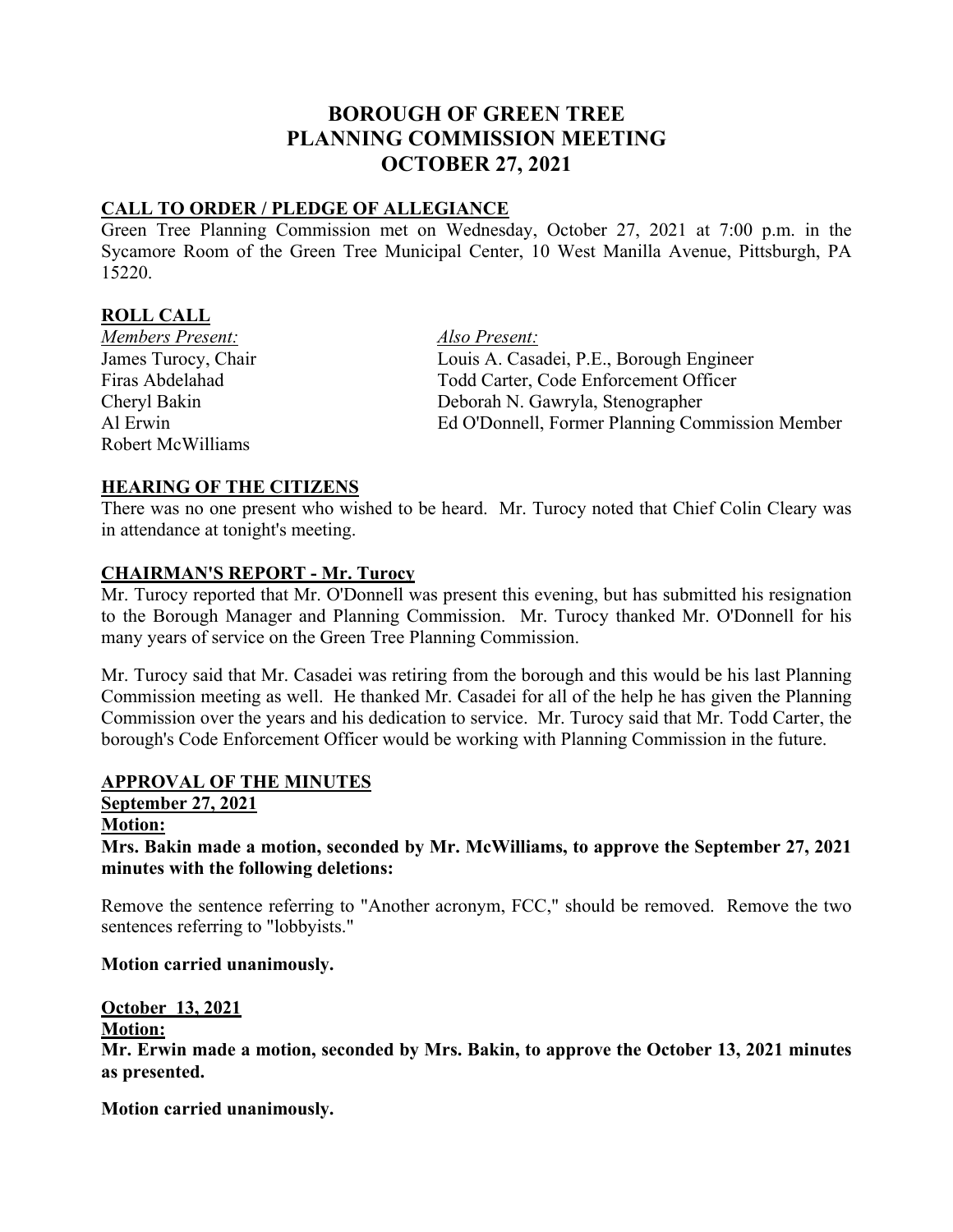At this point the Planning Commission surprised Mr. Casadei with a cake and card to thank him for his years of service. Everyone applauded. Mr. Casadei stated that Planning Commission has always been very important to him. He said he had been a member of Planning Commission prior to becoming Green Tree's Borough Engineer.

Mr. Turocy stated that Mr. O'Donnell had resigned from Planning Commission after the last meeting, but was present tonight to celebrate Mr. Casadei's retirement. Therefore, the position of Planning Commission Secretary was open and asked for nominations for Secretary.

## **Motion:**

**Mrs. Bakin made a motion, seconded by Mr. McWilliams, to nominate Mr. Al Erwin as Secretary of Green Tree Planning Commission.**

#### **Motion carried unanimously.**

#### **Review and recommendation to Solicitor's changes to the Green Tree Zoning Code**

Mr. Turocy said he had reviewed the Solicitor's redlined recommendations and had no problems with them except for the recommendation to add a definition and requirements for high-rise apartments. He distributed a draft for high-rise apartments for review. Mrs. Bakin said that some of the definitions for high rise apartments, mid-rise apartments, etc., had been put in the Zoning Code, but after a number of different reviews those definitions stopped appearing in later revisions of the code. She said that somehow they were most likely deleted by either Mackin Engineering or the administrative offices for some reason. The removal of these definitions has created problems for the borough.

Mrs. Bakin presented Planning Commission with their definition of high-rise apartment from her original notes in May 2012 and it had been recommended to be placed in the Light Industrial District. Mr. Turocy said that the Borough Solicitor had made the same recommendation in her list of changes and additions. Mrs. Bakin said that this recommendation would be for new apartments being built, but asked how to address the issue of the owners of existing buildings that want to convert their properties to apartments. Mr. Turocy said it would depend on the height of a building since mid-rise apartment buildings cannot be taller than four stories high in the borough. When asked, Mr. Casadei said that the tallest building in Foster Plaza was ten stories high. Discussion continued regarding the heights of existing buildings in the borough and whether they could be converted to apartments.

Mr. Turocy asked what the permitted height of a high-rise apartment building should be. Mr. McWilliams, a Green Tree fire fighter, said that the fire company's equipment only reaches approximately 105 feet high. Mr. Casadei felt that high-rise apartments should not be higher than the reachable height of a fire truck. The building code requirements must also be met. Mrs. Bakin said that building height should be added to the supplemental regulations. Discussion continued regarding the possibility of a conversion to a mixed-use building with apartments and businesses. They decided that a high-rise apartment should be greater than four stories high, which is a mid-rise apartment building.

Mr. Erwin asked if a high-rise apartment building could be 100 feet. Mr. Turocy suggested that it be limited to the number of units in the building as well. It should state, "High-rise apartment is a building that is greater than four stories in height where all units share a common entrance and/or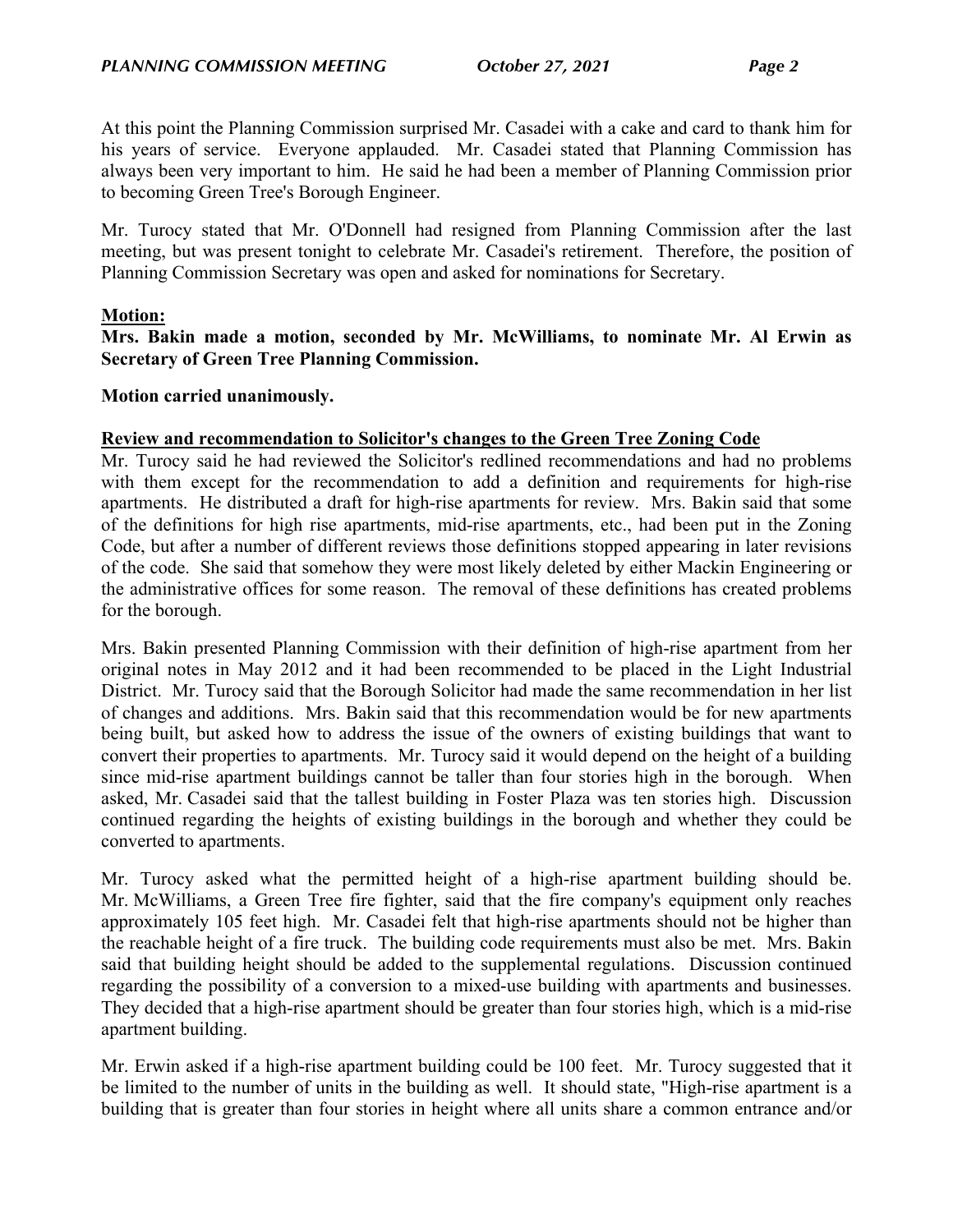share a common interior corridor," which is the same verbiage as used in the definition of a mid-rise apartment. Mr. Casadei said that a high-rise should probably not exceed 65 feet high unless it is a Type 1 building, which is a building that is completely non-combustible and is made almost entirely of concrete. He did not think that any of the buildings in Foster Plaza were Type 1 buildings, but they were sprinklered buildings. Mr. Turocy said it should be defined as set in the building code. Mr. Casadei said it should include the version or year of the International Building Code (IBC) as the IBC is revised every few years. After a discussion, Planning Commission agreed that it maximum height for a high-rise building should follow the regulations set forth in the IBC 2015, Table 504.3, but not to exceed 100 feet.. Mr. Abdelahad said that the maximum height should be set by the building codes alone and a specific number does not need to be established. High-rise apartments should be a conditional use in the Light Industrial, Office Commercial, and Service Commercial Districts.

Mr. Turocy said that he had pulled the setbacks and heights from the PRD ordinance, which Planning Commission found acceptable. Mrs. Bakin said that there is a maximum building length, but a maximum building width is not mentioned. Mr. Casadei said the width should be determined by looking at the front entrance of a building. Mr. Turocy checked if there was a maximum width for mid-size buildings and could not find one. Mid-size was determined by the number of permitted units, but no width. Discussion continued whether a maximum width was needed since the height and length are established. Mr. Abdelahad said that the maximum width requirement was not necessary because there are already limitations in the maximum length and the length would be a longer dimension. Mrs. Bakin said that when developers have exact numbers that they much comply they are more precise with their plans.

Mrs. Bakin asked about the minimum building space allowable between buildings. She said that 20 feet between buildings does not sound like a very wide space. Mr. Casadei said minimum space is required for the passage of fire apparatus. Mrs. Bakin asked Mr. McWilliams how much space a fire truck needs to get between buildings. Mr. Abdelahad it would also be based upon the height of the buildings. Mr. Casadei said it was not necessarily the space needed for a fire truck to travel between buildings because they would not be parking a truck between buildings during a fire, but it is the need for fire apparatus to fight a fire in one building to prevent it from spreading to another building and a hose might be all that is needed. Mr. McWilliams estimated that about 50 feet between two high-rise buildings would be needed to fight a fire.

Chief Cleary left the meeting at this time.

Mrs. Bakin asked if the numbers taken from the PRD to establish setbacks, widths between buildings, etc., were reasonable. Planning Commission discussed buildings in the borough that do not seem to have much setback. Setbacks for office buildings versus high-rise apartments are different. Office building setbacks are 45 feet.

Discussion took place regarding setbacks for garages. Mr. Turocy read, "Minimum setback from any public or private street to a driveway leading toward a private garage should be 20 feet from the sidewalk." Mr. Casadei said that the driveway would have to connect to a street. Mr. Erwin suggested that it might mean the setback from the public street to the garage. Mrs. Bakin said the word "driveway" should be changed to "entrance." Planning Commission members were not sure what this wording implied. Mr. Casadei said that some municipalities regulate where parking areas can be situated, but Green Tree does not do that. Nowhere else in the ordinances are driveways regulated like this. Mr. Turocy said the wording should be changed to read, "Minimum setback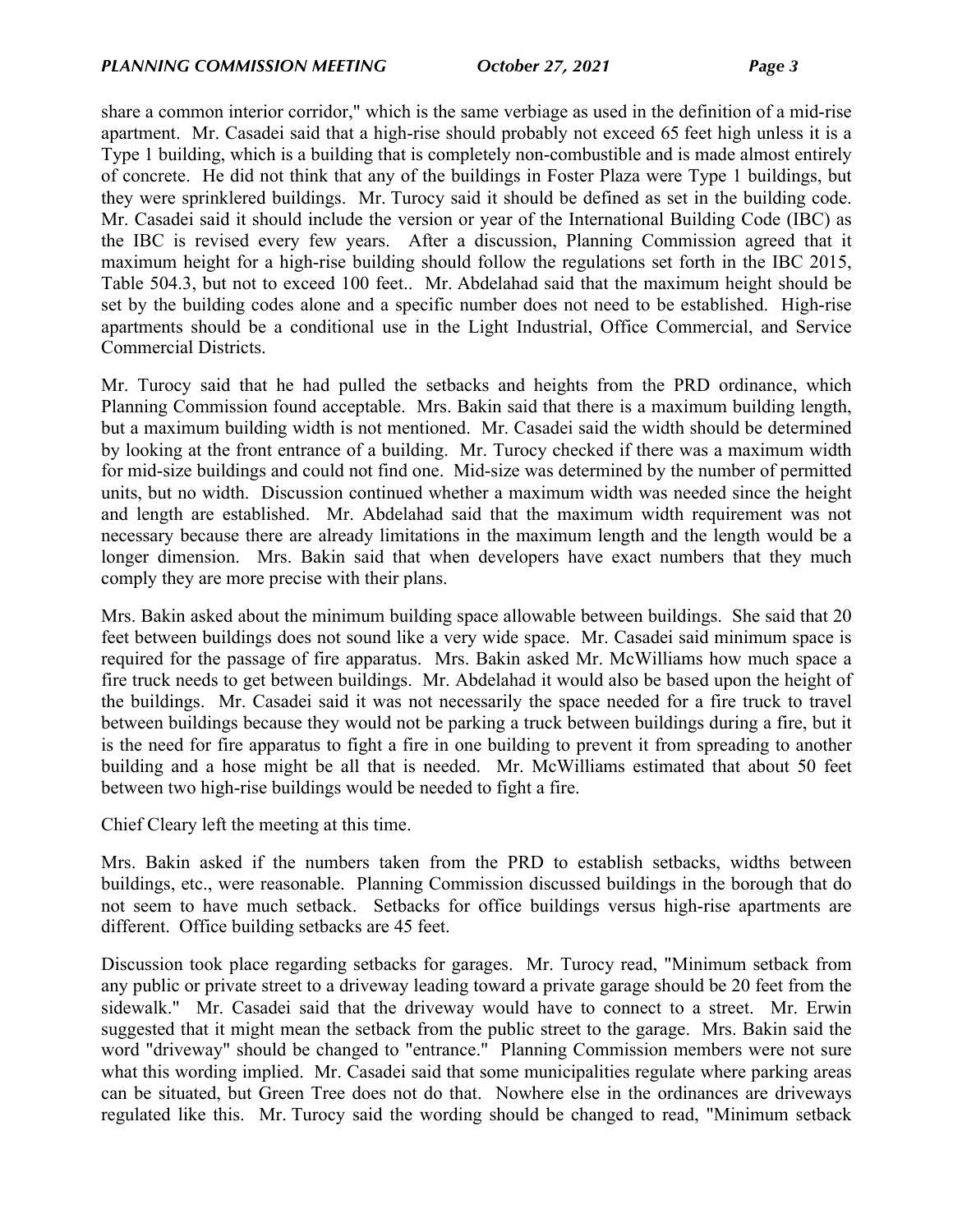from any public or private street to an entrance leading toward a private garage should be 20 feet from the sidewalk. If there is not a sidewalk, then setback should be 20 feet from the curbline." After further discussion it was decided that it should read, "Minimum setback from any public or private street to structure should be 15 feet from the sidewalk. If there is not a sidewalk, then setback should be 20 feet from the curbline."

Item (B)(1)(g) should be deleted to avoid differences between public and private streets. If the same setbacks are for public and private streets there will not be future issues should a private street become a public street. Item  $(B)(1)(h)$  should also be changed from 50 to 75 feet. Item (j) is in conflict with what was just created in (h). Mr. Casadei said that was written because City Vista was originally going to have buildings built in both Green Tree and the city and a building cannot be built over the line.

Mrs. Bakin asked if item (i), which refers to landscaping, should reference the landscaping supplemental regulations. Mr. Turocy said supplemental regulations for planting and screening areas are in 420-38. When asked, Mr. Turocy confirmed that there should be 1-1/2 parking stalls per unit. Mrs. Bakin said that stall size and maneuvering should apply as set forth in 420-38,which is the same section as landscaping. Mr. Turocy said this section covers all off-street parking, loading and unloading, parking space design, planting, etc. Discussion continued regarding Urban Communities case for micro-apartments that is going to the Court of Common Pleas.

Mr. Turocy said that the entire package would be sent to the Borough Solicitor.

## **Motion:**

**Mrs. Bakin made a motion, seconded by Mr. Abdelahad, to send the recommended changes to the Zoning Code for the redlined comments from the Borough Solicitor and the addition of a high-rise apartment definition and section, with changes to the high-rise apartment draft, as follows:**

- **1. High-Rise Apartments should be a conditional use in the Light Industrial, Service Commercial, and Office Commercial Districts.**
- **2. High-rise apartment buildings should be defined as over four stories, with a building height as defined in the International Building Code 2015, Table 504.3, but not to exceed 100 feet that share a common entrance and/or common interior corridor.**
- **3. Minimum spacing between high-rise apartments should be 50 feet.**
- **4. Item (B)(1)(f) should be revised to read, ""Minimum setback from any public or private street to structure should be 15 feet from the sidewalk. If there is not a sidewalk, then setback should be 20 feet from the curbline."**
- **5. Item (B)(1)(g) should be deleted to prevent difference between public and private streets.**
- **6. Item (B)(1)(h) should be increase the minimum setback from any district boundary line (nonresidential/residential) to 75 feet.**

**Motion carried unanimously.**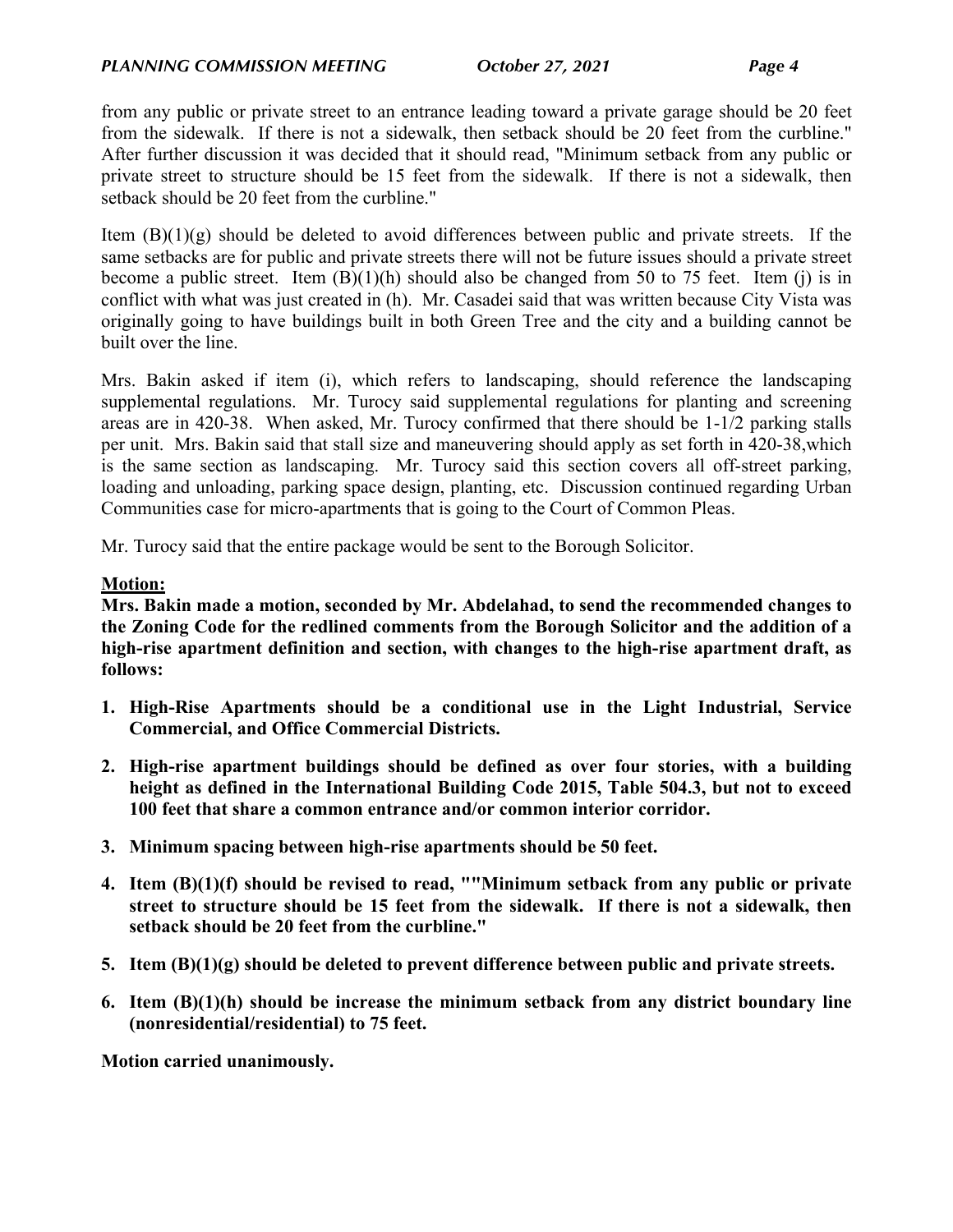## **Review and recommendation of Portable Storage Container Ordinance**

Mr. Turocy said he had completed some revisions to the proposed ordinance. He had gotten some feedback from Council regarding the ordinance. Council had asked about the use of dumpsters or containers used during new home construction or major renovations. In these types of situations, a 14-day limit for a dumpster is too short and there have been cases where dumpsters are used on construction and renovation sites for 12 months or more. Council suggested that a container permit could be tied to the building permit with a higher fee for a longer period of time or time extensions. Also, definitions of small and large containers may need to be reviewed with the size on the PODs website is indicated to be 17 cubic yards.

Mr. Casadei said that new construction and major renovations were noted in the proposed ordinance as follows, "However, if it is necessary for the removal of a construction or non-construction waste dumpster prior to the completion of said work, a additional permit shall be required." As long as work is continuing on the house, an extension application is permitted.

Mr. Turocy said that the concern for dumpsters seem to be primarily around their placement on a borough street. He asked why not regulate only those dumpsters, PODs, etc., that are on a street. Mr. Casadei said there have been issues with people keeping PODs in their driveways for months at a time, utilizing it like a shed, and that should not be permitted. Mr. Casadei said that while a home is under construction a POD can be used for storage. When the work is completed, the items stored in the POD should be removed and the POD should be returned. Discussion continued regarding the different types of dumpsters and POD storage containers.

Mr. Casadei said that item (B) refers to Portable Storage Containers but seems to be covering dumpsters instead. Instead of saying "waste container" it should just say "container" in order to cover both portable storage containers and dumpsters. Mr. Turocy said that it refers to the replacement of a dumpster with another dumpster, and with the placement of the dumpster on a borough street. Mr. Casadei said that it should not be necessary to apply for a new permit because one dumpster is full and needs to be replaced. Mr. Erwin asked if the word "dumpster" should be used or consistently referred to as a "portable storage container." Mr. Casadei said it appears that the ordinance does not cover temporary storage containers, such as PODs, to be used during general construction. Mr. Turocy felt the ordinance should cover both dumpsters and portable storage containers. Mrs. Bakin said that it appears that more work needs to be done on this proposed ordinance. Discussion continued regarding the details that need to be changed or reworked in the proposed ordinance.

Mrs. Bakin said that the ordinance has time limits on a portable storage container that would not allow enough time for any major renovation or construction. Mr. Casadei said that item (C) covers placing a storage container on a lot and that section could be crafted to include the duration of construction by adding a "for construction" use. Commercial buildings have to have a dumpster as part of the borough's ordinance for garbage collection, so commercial dumpsters are different from residential dumpsters. Planning Commission discussed the different sections referring to different types of dumpsters/portable storage containers and how they might be organized to cover the different types of containers.

## **Comprehensive Plan Survey for November 10, 2021 Public Meeting**

Mr. Turocy distributed a draft of a survey to be handed out at the Public Meeting. Mrs. Bakin said that the same online survey should be used for the paper survey at the meeting. Additionally, verbal comments from residents would be solicited at the meeting. Comments could be displayed on large